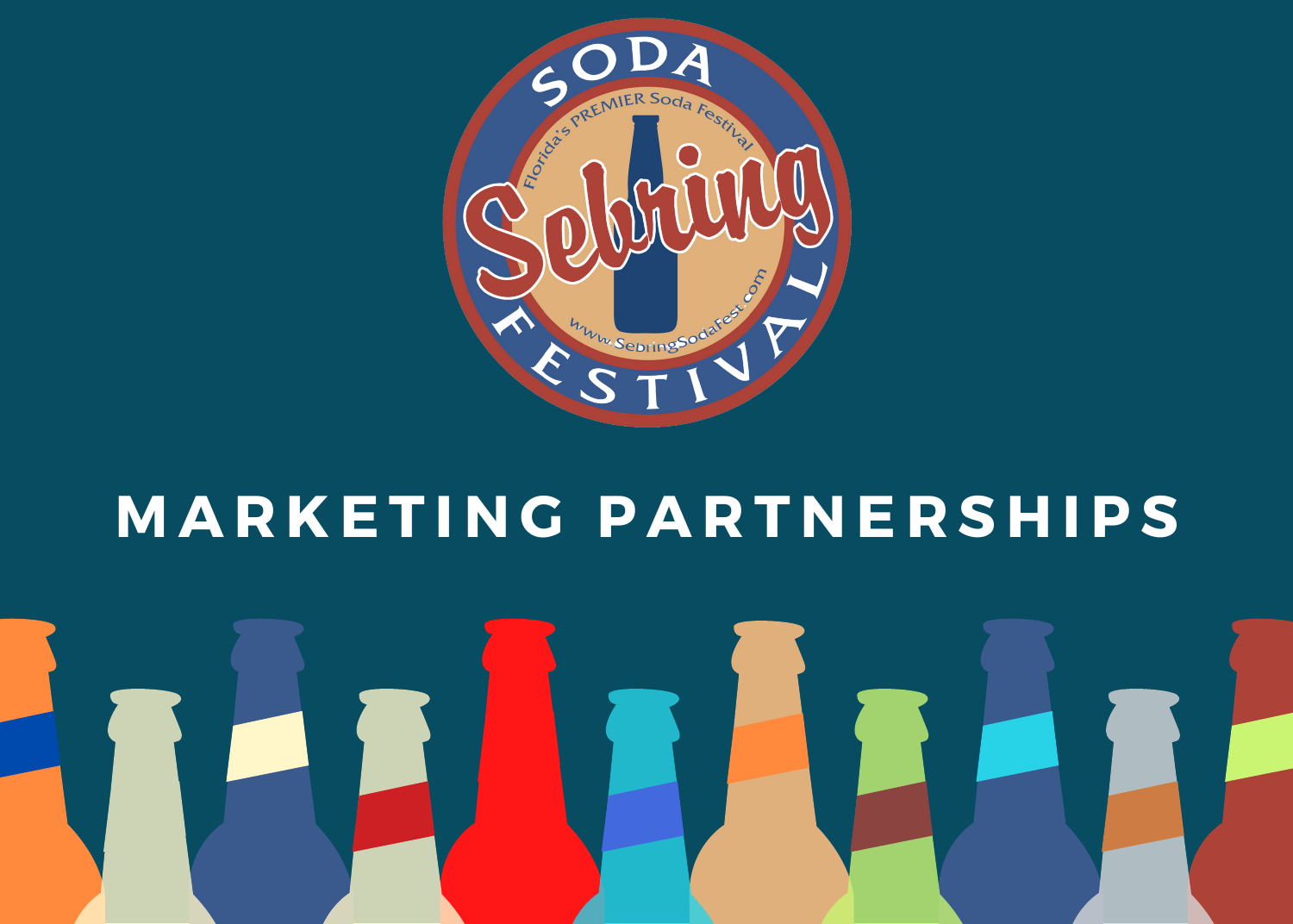#### **M A R K E T I N G PL A N**

SOCIAL MEDIA LOCAL & OUT OF AREA **H E A R T L A N D L I V I N G M A G A Z I N E N EWSP A PE R L O C A L & O U T O F A R E A R A D I O L O C A L & O U T O F A R E A P O S T E R S A N D B A N N E R S DIGITAL BILLBOARDS LOCAL AND OUT OF A R E A T E L E V I S I O N P R O N R E G I O N A L L Y T E L E V I S E D S T A T I O N S WE B S I T E**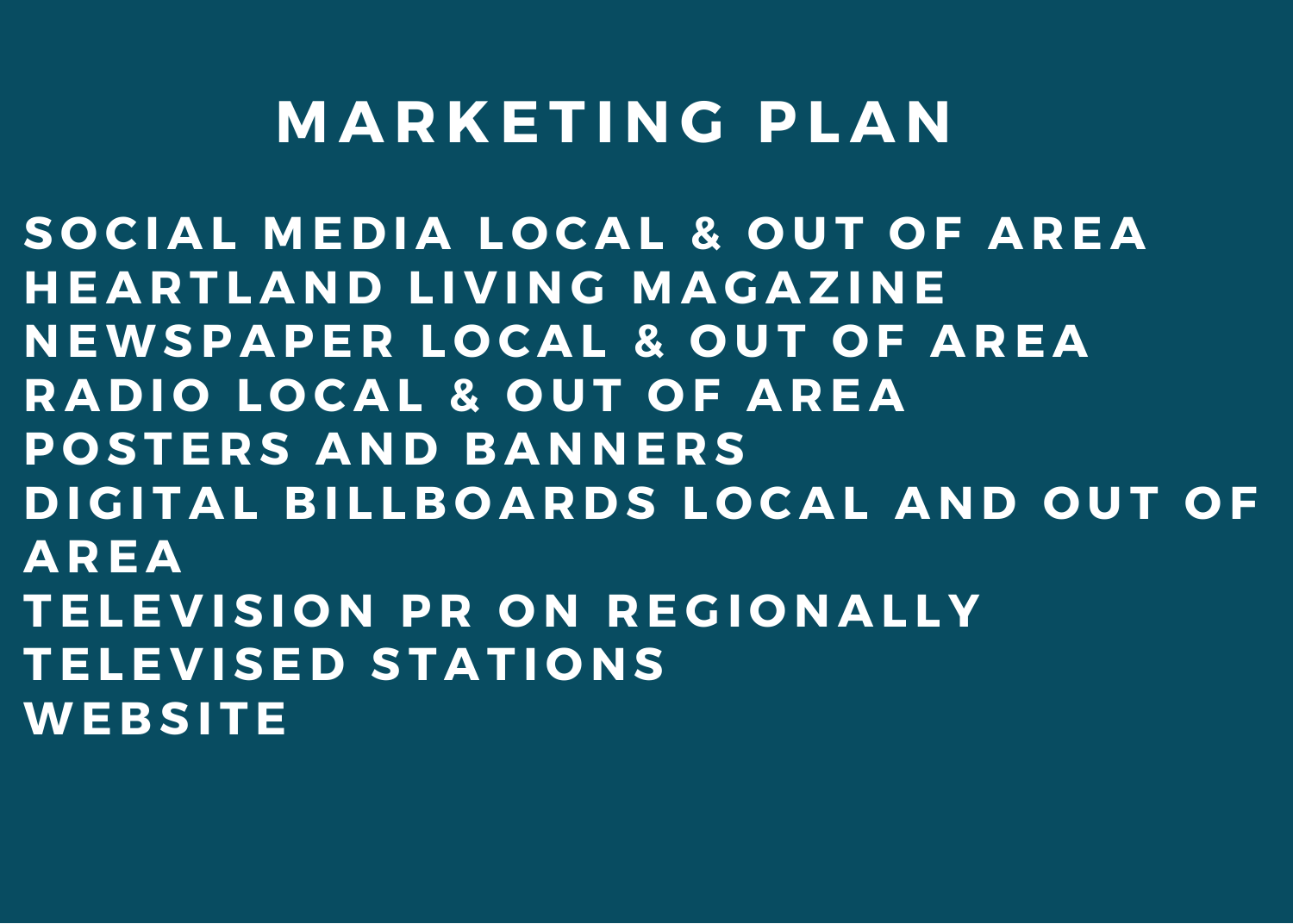**S T A T S P R E V I O U S YE A R S** 2018 - 5.000 ATTENDEES W/ 20% OUT OF **A R E A A T T E N D E E S**

2019 - 10.000 ATTENDEES W/30 % OUT OF **A R E A**

**2 0 2 0 - C A N CE L E D D U E T O P A N D E M IC**

2021 - 6.000 ATTENDEES (POST COVID **S H U T D OWN S ) W/ 3 3 % O U T O F A R E A A T T E N D E E S**

ADDITIONAL DEMOGRAPHIC INFORMATION **IS AVAILABLE UPON REQUEST**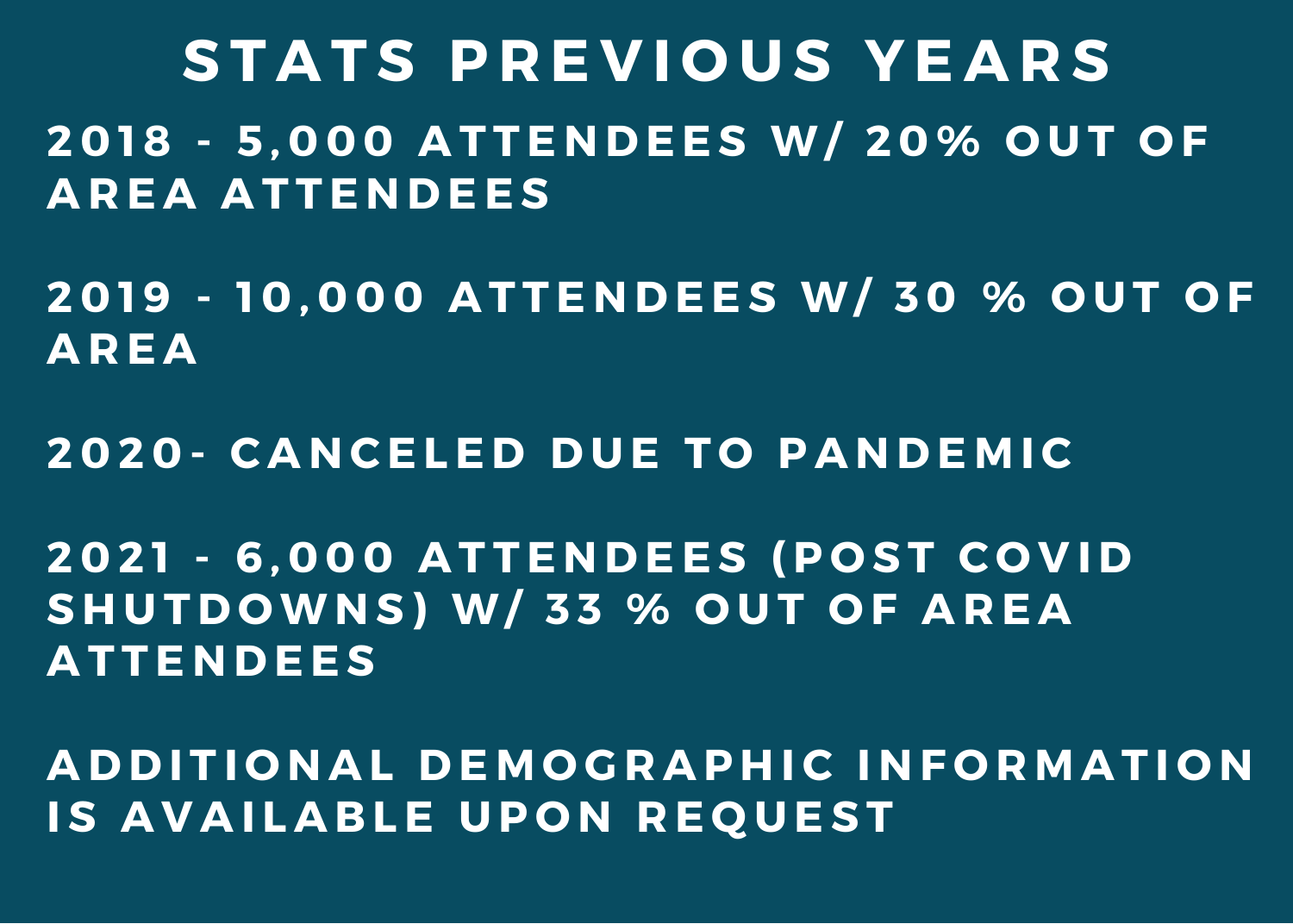### **T I T L E SP O N S O R - \$ 1 0 , 0 0 0**

- "PRESENTED BY""PRESENTED BY" TITLE FAR ALL **M A R K E T I N G**
- . LOGO ON ADVERTISING & MARKETING MAN FRIALS
- BUSINESS NAME MENTIONED IN RODA AD
- . PROMINENT LOGO ON EVENTLY BE TENTINGET **P U R C H A S E P A G E**
- . EXCLUSIVE LOGO AT THE "MA ENDLO N SODA" **T E N T**
- SCOMPLIMENTARY VE BOOK BOOK WAIN EVENT **WITH PREMIUM**
- . UP TO 100 F. C. CARL T. R SODA TASTINGS AT MAIN **E V E N T**
- UP TO A A A DE LA STA AMEMORATIVE BRANDED **G I F T S**
- UP TO YOURGET TO THE VIP SECTION OF THE SATURE Y G CONCERT. TO INCLUDE **C O M PL I M E N T A R Y B E E R .** ETING ROOM EVENT AND RESERVED BY TITLE FAR RIALS<br>
SOLD ADVERTISING & MARKETING AD RIALS<br>
INENT LOGO ON EVENT AD TITLE TO THE THE THE THREE PACE<br>
SIVE LOGO AT THE THE THE SOLD MEMORATIVE BRANDED<br>
PREMIUM ACE RESERVED ON TAS SENTED BY"-PRESENTED BY" TITLE FAR ALL SENTED BY" "PRESENTED BY" TITLE FOR ALL<br>
NESS NAME MENTIONED IN RESENTED ALL<br>
NESS NAME MENTIONED IN RESENTANCE PRESENTED IN RESENTANCE OF THE "MANUSCRIPS" OF THE "MANUSCRIPS" OF THE PREMIUM ACCEPT TO INCLUDE PREMIUM ACCEP
- RECOGNIK AT CHAMBER LUNCHEONS LEADING UP **T O E V E N T**
- LOGO EMBROIDERED ON WINNER & RUNNER UP SASH **T O B E WO R N T H R O U G H O U T T H E YE A R**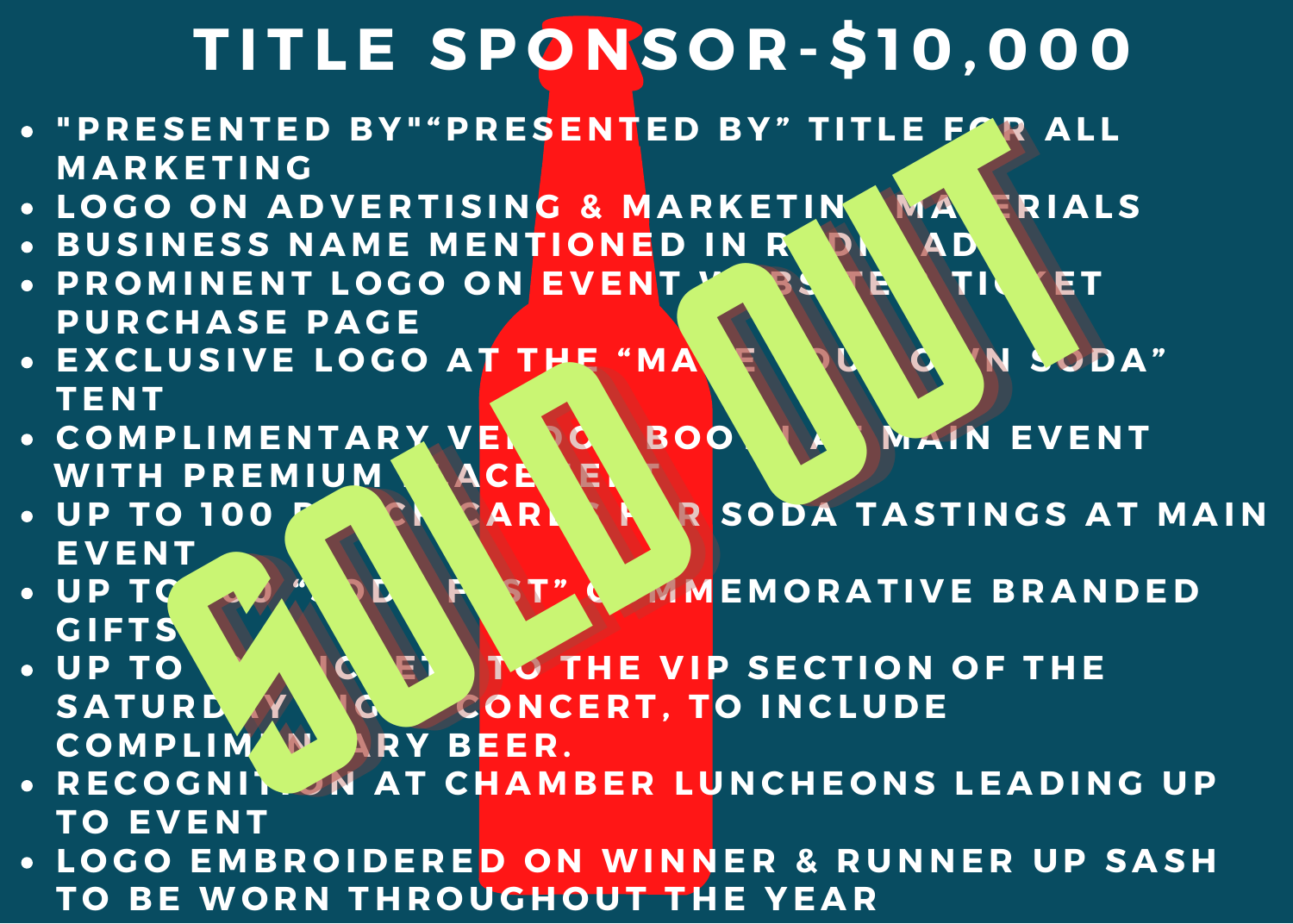#### ENTERTAINMENT SPONSOR-\$3,500

- "PRESENTED BY" ANNOUNCED BEFORE ALL ENTERTAINMENT ALL DAYS OF THE FESTIVAL
- **L O G O O N S O CI A L M E D I A**
- BUSINESS LOGO ON SCHEDULE OF EVENTS LINEUP
- **L O G O O N E V E N T WE B S I T E**

**O N E SP O N S O R S H IP A V A I L A B L E**

- PROMINENT LOGO FOR BLOCK PARTY CONCERT
- COMPLIMENTARY VENDOR BOOTH AT MAIN EVENT **WITH PREMIUM PLACEMENT**
- UP TO 30 PUNCH CARDS FOR SODA TASTINGS AT MAIN **E V E N T**
- UP TO 30 "SODA FEST" COMMEMORATIVE BRANDED **G I F T S**
- 
- UP TO 30 TICKETS TO THE VIP SECTION OF THE SATURDAY NIGHT CONCERT, TO INCLUDE **C O M PL I M E N T A R Y B E E R .**
- 
-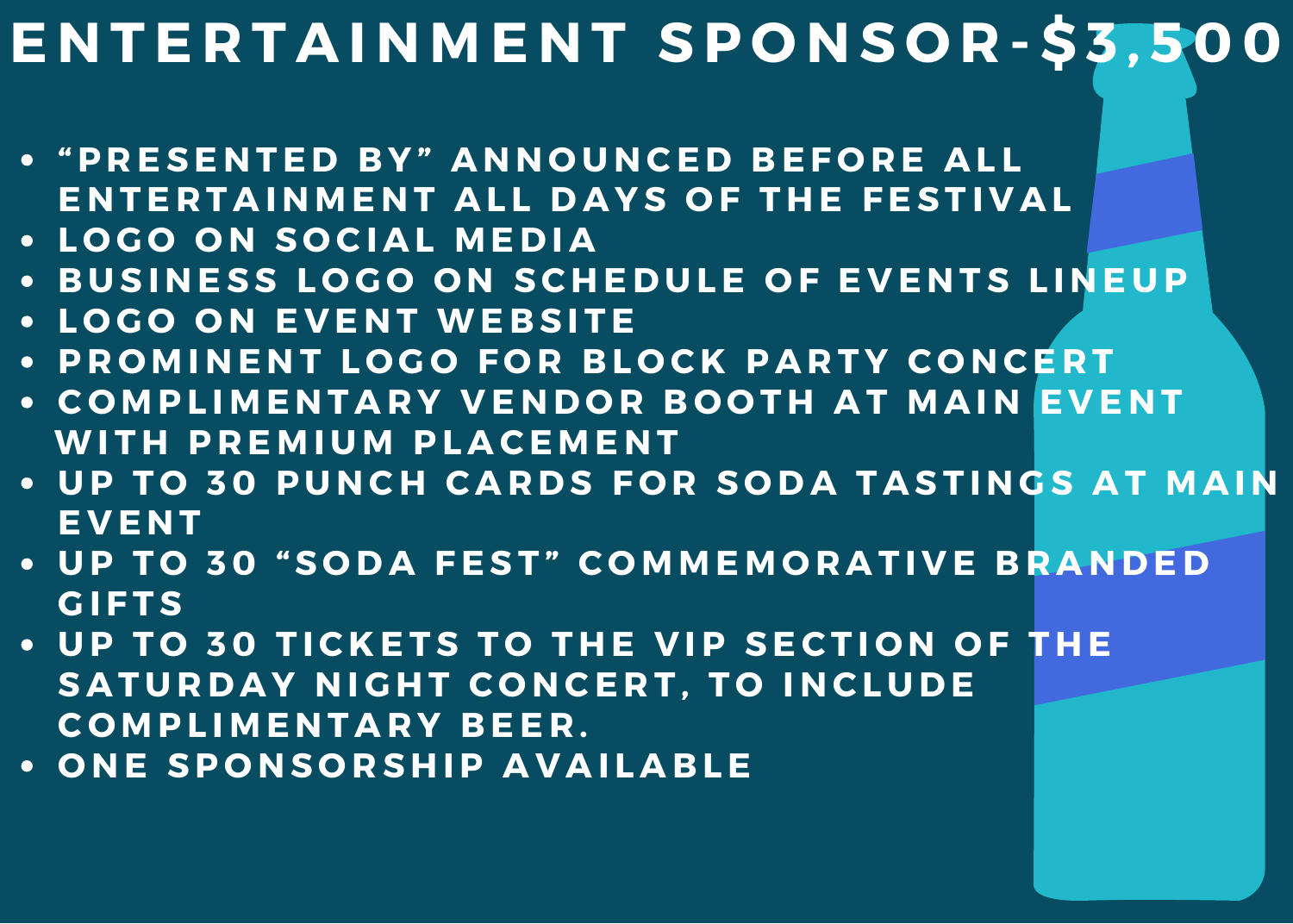## TASTING GLASS SPONSOR - \$2,500

- BUSINESS LOGO ON OFFICAL COMMEMORATIVE MINI **MASON JARS GIVEN TO ALL ATTENDEES**
- LOGO ON EVENT WEBSITE AND POSTED ON SOCIAL **M E D I A**
- COMPLIMENTARY VENDOR BOOTH AT MAIN EVENT
- UP TO 12 PUNCH CARDS FOR SODA TASTINGS AT **MAIN EVENT**
- UP TO 12 "SODA FEST" COMMEMORATIVE BRANDED **G I F T S**
- TASTING GLASS USED AS PROP FOR PR EVENTS
- UP TO 10 TICKETS TO THE VIP SECTION OF THE SATURDAY NIGHT CONCERT. TO INCLUDE **C O M PL I M E N T A R Y B E E R**
- **O N E SP O N S O R S H IP A V A I L A B L E**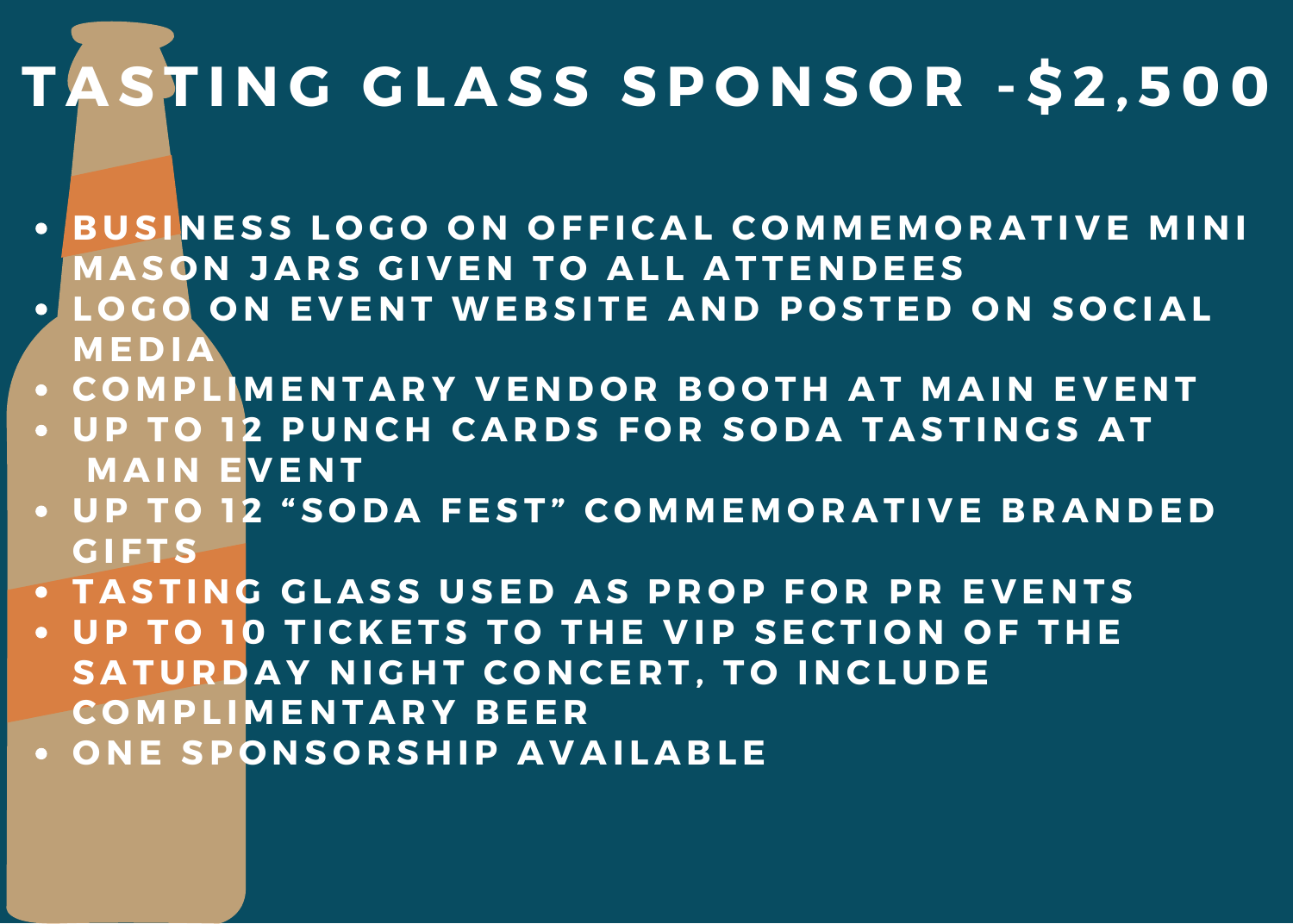#### **V O L U N T E E R S O D A T A S T I N G T - S H I R T SP O N S O R - \$ 2 , 5 0 0**

- . BUSINESS LOGO ON THE SODA TASTING VOLUNTEER **T - S H I R T S ( O V E R 3 0 0 )**
- LOGO ON EVENT WEBSITE AND POSTED ON SOCIAL **M E D I A**
- COMPLIMENTARY VENDOR BOOTH AT MAIN EVENT
- UP TO 12 PUNCH CARDS FOR SODA TASTINGS AT **M A I N E V E N T**
- UP TO 12 "SODA FEST" COMMEMORATIVE BRANDED **G I F T S**
- UP TO 10 TICKETS TO THE VIP SECTION OF THE SATURDAY NIGHT CONCERT TO INCLUDE **C O M PL I M E N T A R Y B E E R**
- **O N E SP O N S O R S H IP A V A I L A B L E**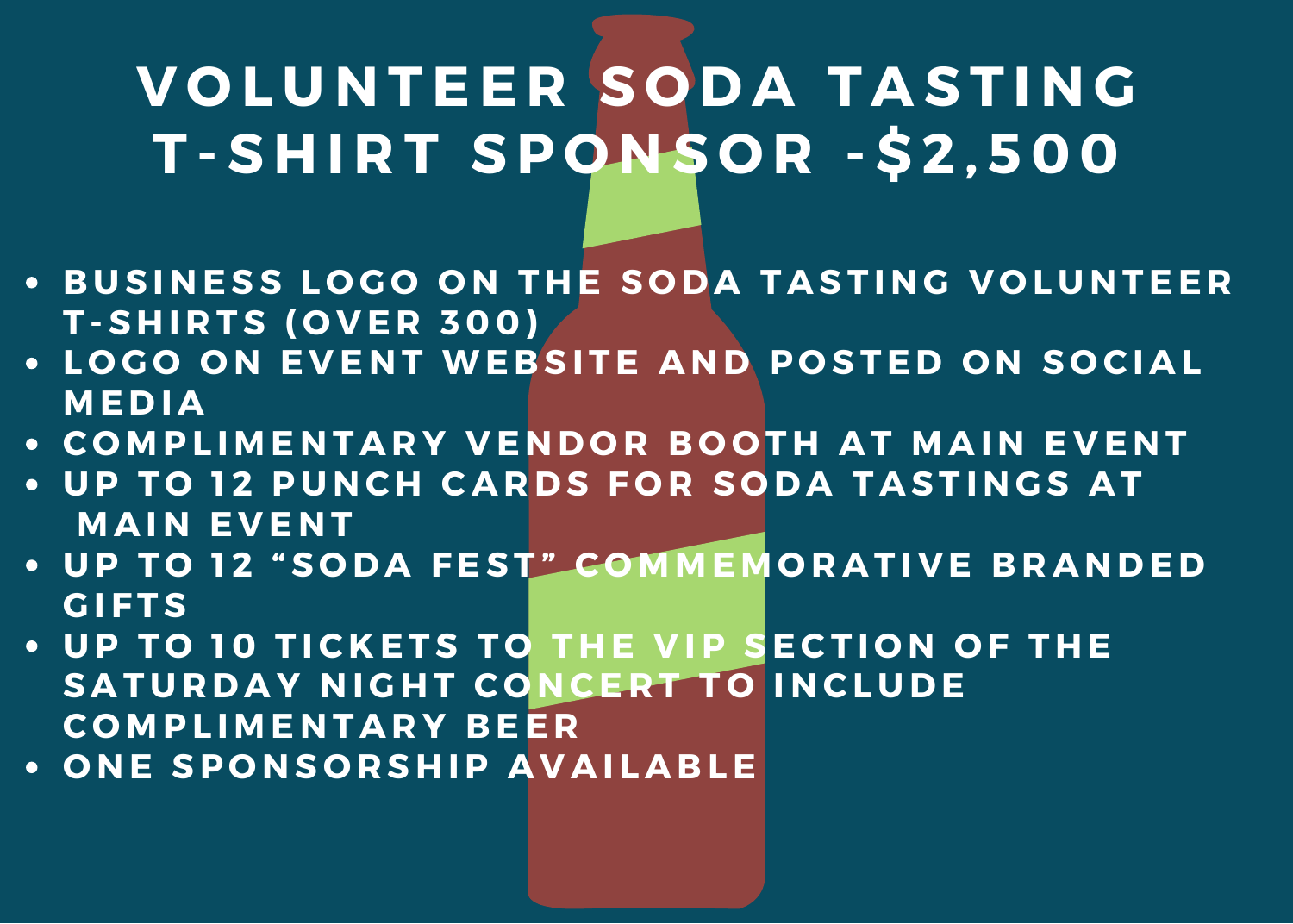### **P H O T O B O O T H SP O N S O R - \$ 2 , 0 0 0**

- PHOTO BOOTH "PRESENTED BY" SIGNAGE
- BUSINESS HASHTAG TO BE USED ON SOCIAL MEDIA **A N D A D V E R T I S E D A T P H O T O B O O T H**
- . BUSINESS NAME MENTIONED THROUGHOUT EVENT
- **L O G O O N E V E N T WE B S I T E**
- COMPLIMENTARY VENDOR BOOTH AT MAIN EVENT **WITH PREMIUM PLACEMENT**
- UP TO 12 PUNCH CARDS FOR SODA TASTINGS AT **M A I N E V E N T**
- UP TO 12 "SODA FEST" COMMEMORATIVE BRANDED **G I F T S**
- UP TO 16 TICKETS TO THE VIP SECTION OF THE SATURDAY NIGHT CONCERT. TO INCLUDE **C O M PL I M E N T A R Y B E E R**
- SODA POP PRINCESS PICTURE OPPORTUNITY AFTER **CROWN IS AWARDED-POSTED TO SOCIAL MEDIA AND**  $B$  **SUBMITTED IN PRESS RELEASE**
- **O N E SP O N S O R S H IP A V A I L A B L E**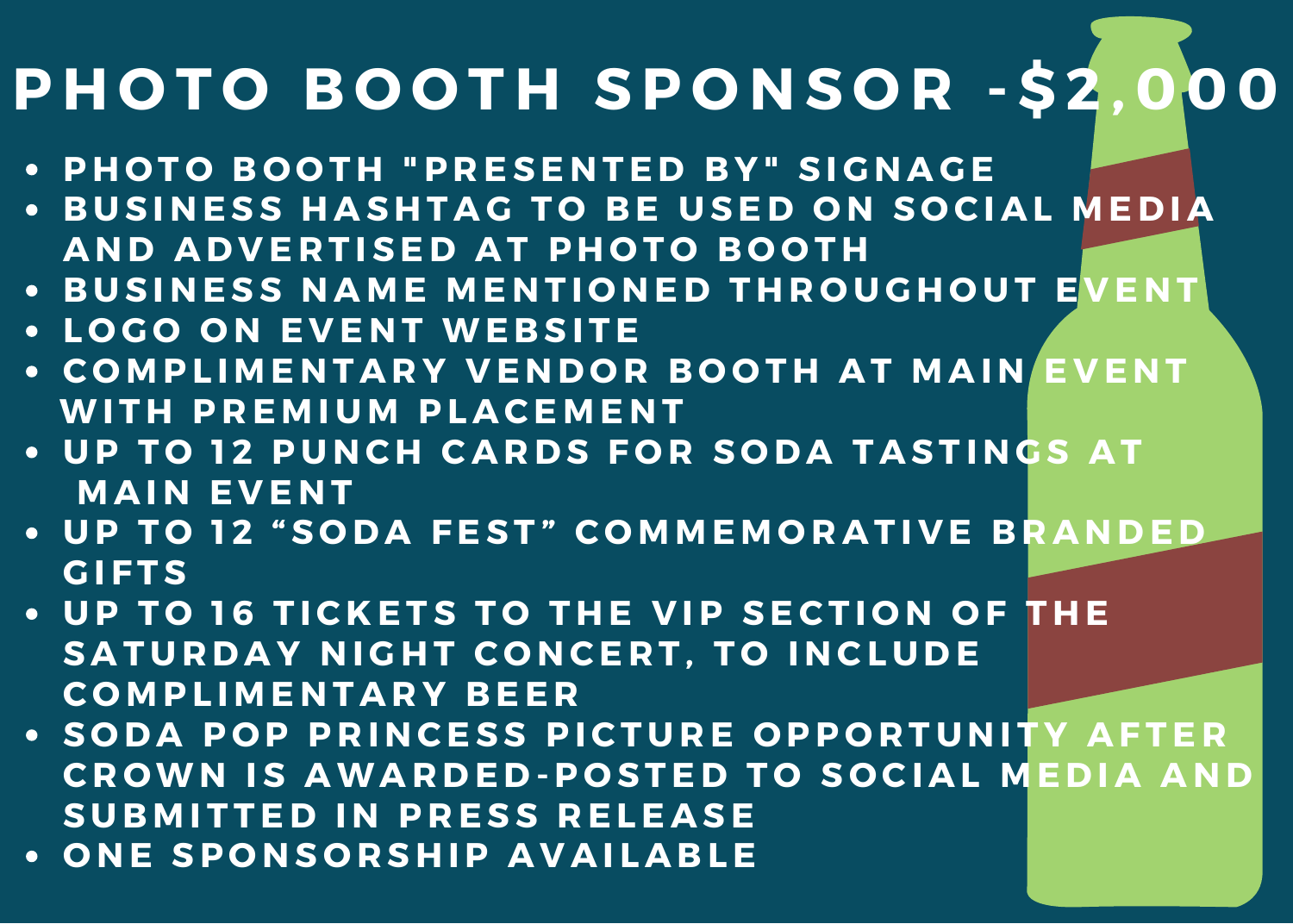# **S O D A C A D D Y SP O N S O R - \$ 1 , 5 0 0**

- BUSINESS LOGO ON OFFICAL SODA CADDYS USED TO PACKAGE SODA PURCHASED AT THE FESTIVAL
- LOGO ON EVENT WEBSITE AND POSTED ON SOCIAL **M E D I A**
- COMPLIMENTARY VENDOR BOOTH AT MAIN EVENT
- UP TO 10 PUNCH CARDS FOR SODA TASTINGS AT **M A I N E V E N T**
- UP TO 10 "SODA FEST" COMMEMORATIVE BRANDED **G I F T S**
- SODA CADDY USED AS PROP FOR PR EVENTS
- UP TO 8 TICKETS TO THE VIP SECTION OF THE **SATURDAY NIGHT CONCERT. TO INCLUDE C O M PL I M E N T A R Y B E E R O N E SP O N S O R S H IP A V A I L A B L E**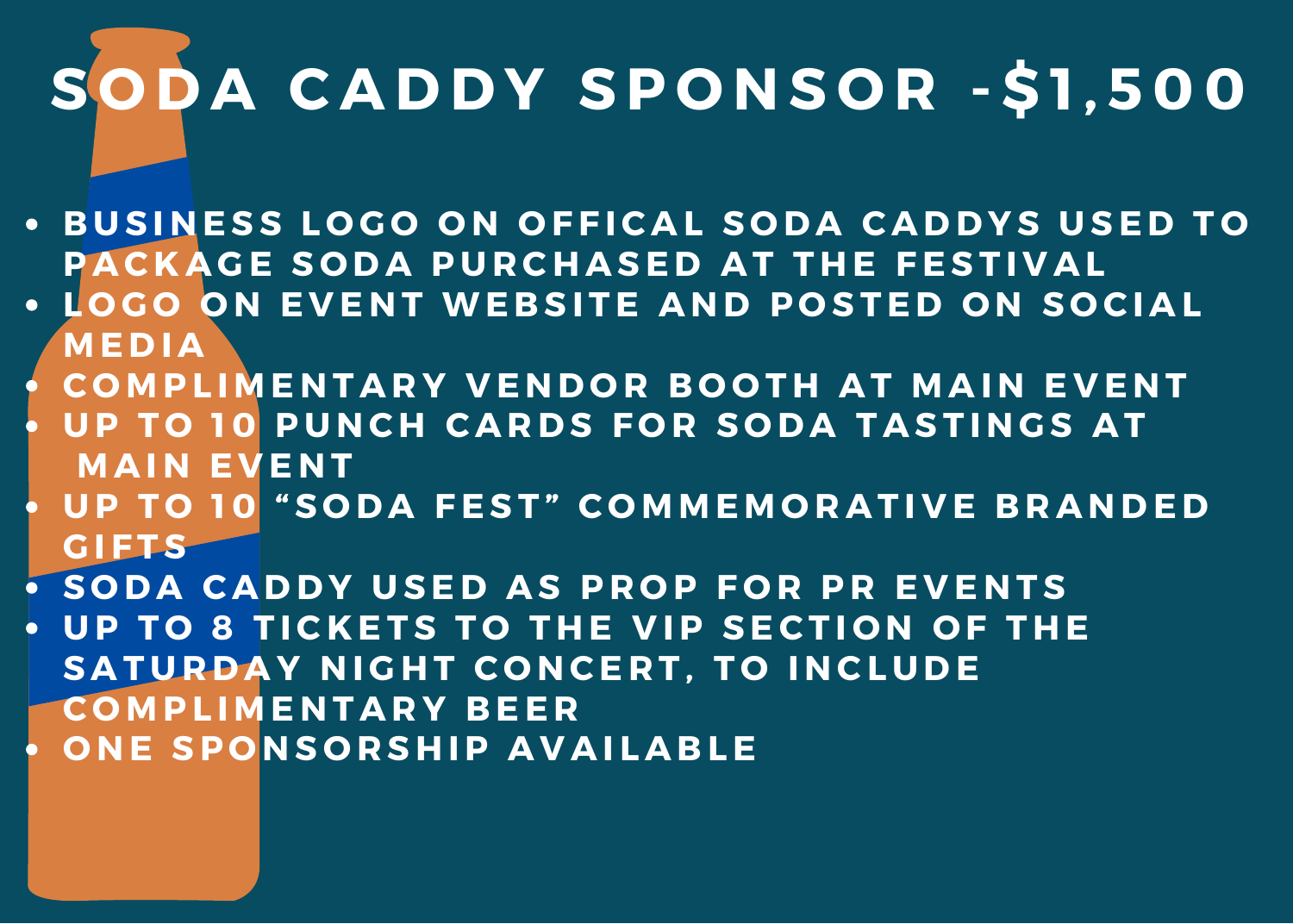#### **N A M E Y O U R S T R E E T SP O N S O R - \$ 5 0 0**

- STREET "PRESENTED BY" WITH LOGO LIST OF ALL **VENDORS ON THAT STREET**
- CHOICE OF STREET-FIRST COME, FIRST SERVE
- **B U S I N E S S L O G O O N F E S T I V A L M A P**
- **L O G O O N E V E N T WE B S I T E**
- PROMINENT LOGO FOR BLOCK PARTY CONCERT
- COMPLIMENTARY VENDOR BOOTH AT MAIN EVENT **WI T H P R E M I U M PL A CE M E N T**
- UP TO 4 PUNCH CARDS FOR SODA TASTINGS AT MAIN **E V E N T**
- UP TO 4 "SODA FEST" COMMEMORATIVE BRANDED **G I F T S**
- UP TO 4 TICKETS TO THE VIP SECTION OF THE **SATURDAY NIGHT CONCERT. TO INCLUDE C O M PL I M E N T A R Y B E E R**
- **S I X SP O N S O R S H IPS A V A I L A B L E**